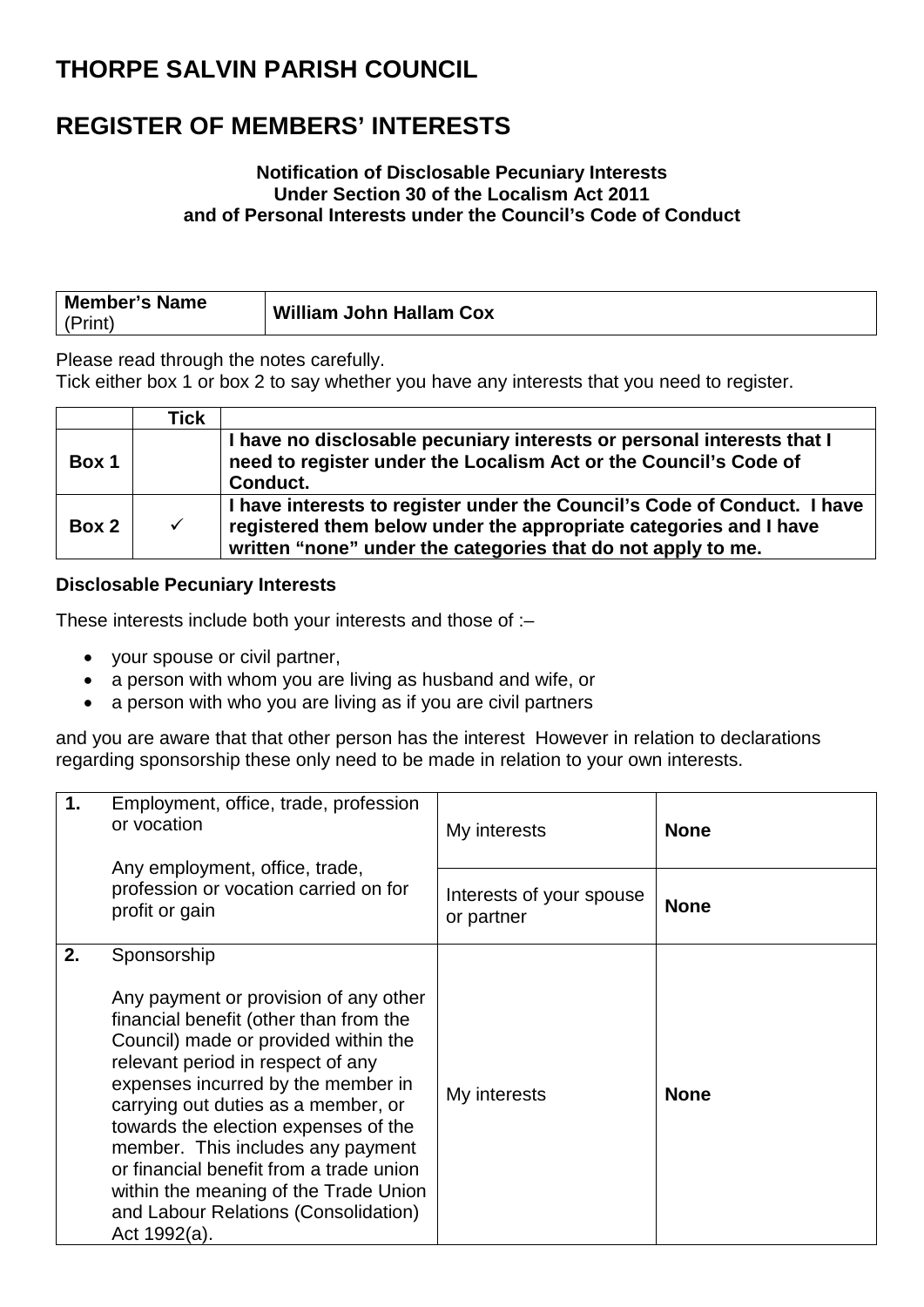## **REGISTER OF MEMBERS' INTERESTS**

| 3. | Contracts                                                                                                                                                                                                                                                                                                                                                                                                                                                                                                                                                     |                                        |             |
|----|---------------------------------------------------------------------------------------------------------------------------------------------------------------------------------------------------------------------------------------------------------------------------------------------------------------------------------------------------------------------------------------------------------------------------------------------------------------------------------------------------------------------------------------------------------------|----------------------------------------|-------------|
|    | Any contract which is made between<br>the relevant person (or a body in<br>which the relevant person has a<br>beneficial interest) and the relevant<br>Council-                                                                                                                                                                                                                                                                                                                                                                                               | My interests                           | <b>None</b> |
|    | (a) under which goods or services<br>are to be provided or works are to be<br>executed; and                                                                                                                                                                                                                                                                                                                                                                                                                                                                   | Interests of your spouse<br>or partner | <b>None</b> |
|    | (b) which has not been fully<br>discharged.                                                                                                                                                                                                                                                                                                                                                                                                                                                                                                                   |                                        |             |
| 4. | Land                                                                                                                                                                                                                                                                                                                                                                                                                                                                                                                                                          | My interests                           | <b>None</b> |
|    | Any beneficial interest in land which is<br>within the area of the relevant Council.                                                                                                                                                                                                                                                                                                                                                                                                                                                                          | Interests of your spouse<br>or partner | <b>None</b> |
| 5. | Licenses                                                                                                                                                                                                                                                                                                                                                                                                                                                                                                                                                      | My interests                           | <b>None</b> |
|    | Any licence (alone or jointly with<br>others) to occupy land in the area of<br>the Council for a month or longer                                                                                                                                                                                                                                                                                                                                                                                                                                              | Interests of your spouse<br>or partner | <b>None</b> |
| 6. | Corporate tenancies<br>Any tenancy where (to the member's<br>knowledge) -                                                                                                                                                                                                                                                                                                                                                                                                                                                                                     | My interests                           | <b>None</b> |
|    | (a) the landlord is the Council; and<br>(b) the tenant is a body in which the<br>relevant person has a beneficial<br>interest                                                                                                                                                                                                                                                                                                                                                                                                                                 | Interests of your spouse<br>or partner | <b>None</b> |
| 7. | <b>Securities</b><br>Any beneficial interest in securities of<br>a body where-<br>(a) that body (to the member's<br>knowledge) has a place of business or<br>land in the area of the Council; and<br>(b) either-<br>(i) the total nominal value of the<br>securities exceeds £25,000 or one<br>hundredth of the total issued share<br>capital of that body; or<br>(ii) if the share capital of that body is<br>of more than one class,<br>the total nominal value of the shares<br>of any one class in which the relevant<br>person has a beneficial interest | My interests                           | <b>None</b> |
|    | exceeds one hundredth of the total<br>issued share capital of that class.                                                                                                                                                                                                                                                                                                                                                                                                                                                                                     | Interests of your spouse<br>or partner | <b>None</b> |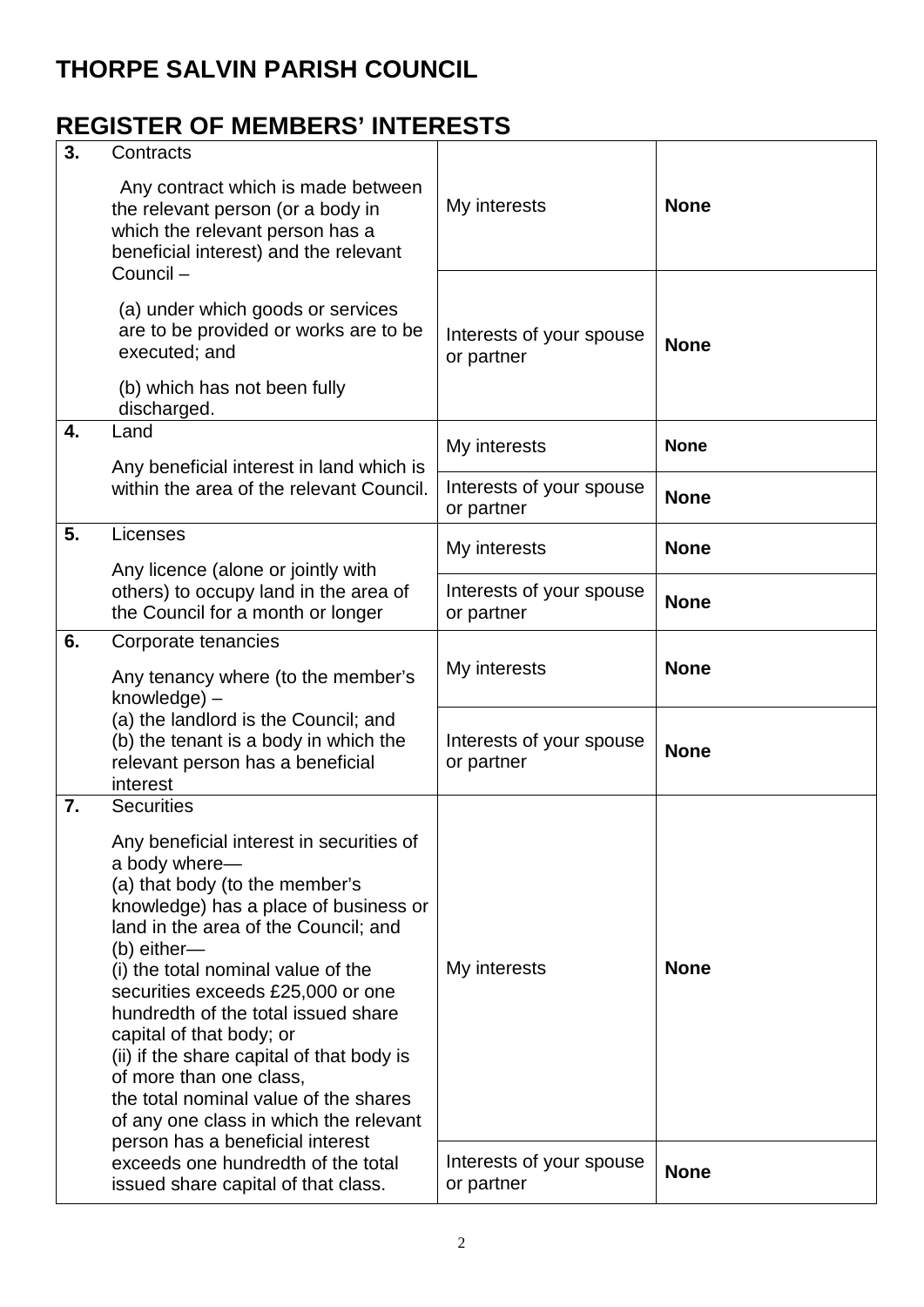## **REGISTER OF MEMBERS' INTERESTS**

#### **Personal Interests**

These are your interests only

| 8.                                                                              | Any body of which you are a member<br>or in a position of general control or<br>management and to which you are<br>appointed or nominated by the Council. | <b>None</b>                             |
|---------------------------------------------------------------------------------|-----------------------------------------------------------------------------------------------------------------------------------------------------------|-----------------------------------------|
| 9.                                                                              | Any body:-                                                                                                                                                |                                         |
| (a)                                                                             | exercising functions of a public nature;                                                                                                                  | <b>None</b>                             |
| (b)                                                                             | directed to charitable purposes;                                                                                                                          | <b>None</b>                             |
| (c)                                                                             | one of whose principal purposes<br>includes the influence of public opinion<br>or policy (including any political party<br>or trade union); or            | <b>Member of the Conservative Party</b> |
| (d)                                                                             | which is a private club or society, such<br>as the Freemasons, a recreational<br>club, working men's club or private<br>investment club                   | <b>None</b>                             |
| of which you are a member or in a position<br>of general control or management. |                                                                                                                                                           |                                         |
| 10.                                                                             | Any person from whom you have<br>received a gift or hospitality with an<br>estimated value of at least £25.                                               | <b>None</b>                             |